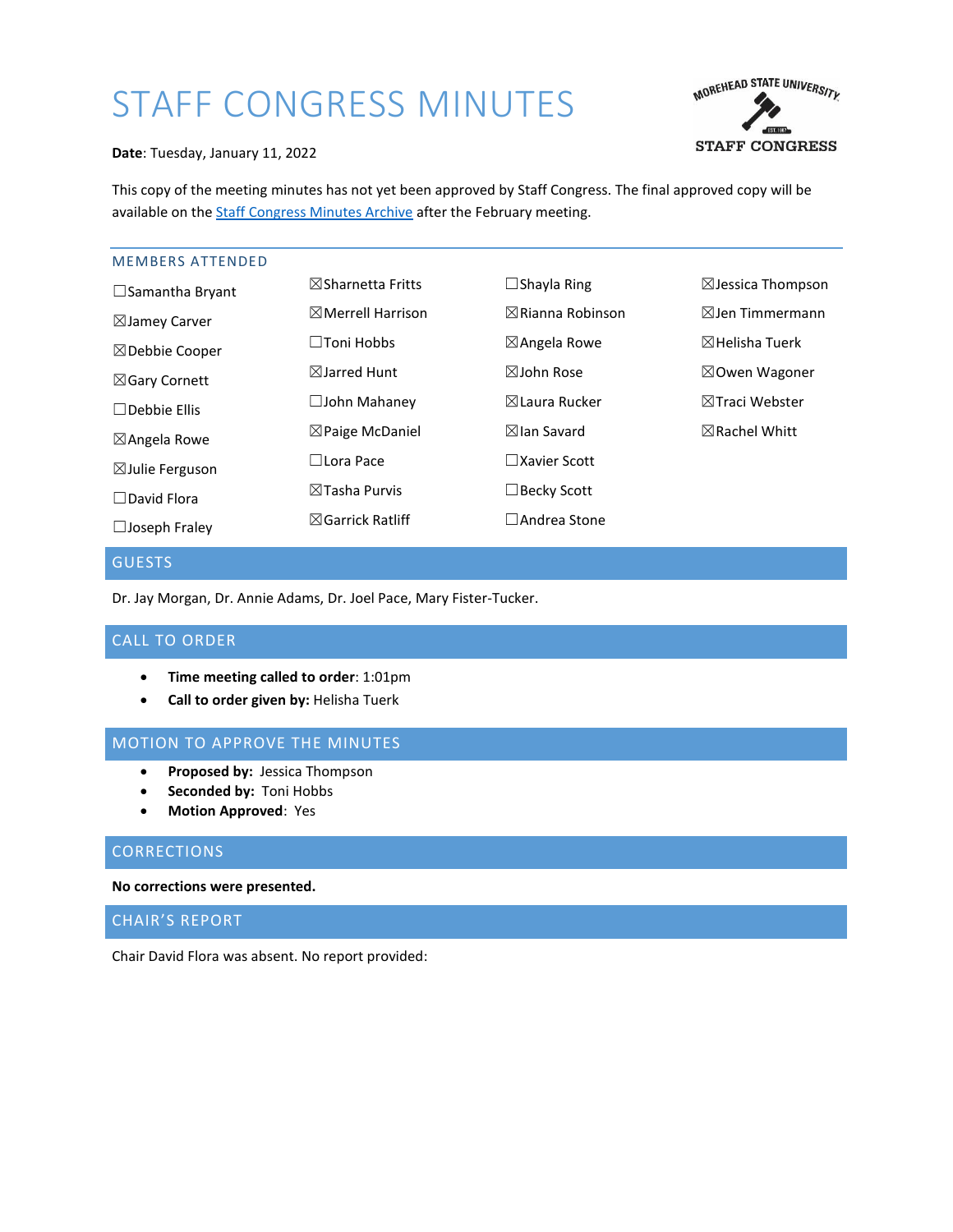# VICE-CHAIR'S REPORT

Vice-Chair Helisha Tuerk reported:

## **Spring Semester General Covid-19 Guidance:**

- Our Covid-19 precaution of wearing masks indoors will continue into Spring 2022.
- Covid-19 vaccinations are not required, but are highly encouraged. MSU employees are recommended to discuss the vaccine and booster with their medical provider.
- To schedule a COVID-19 booster with St. Claire Health Care, you may call 606.783.7539. Schedulers are available to take your call Monday through Friday from 8 AM to 6 PM. Please bring your vaccination card with you to your appointment.

# **Covid-19 Testing and New CDC Quarantine Guidance**:

- Covid-19 tests are available at St. Claire Health drive-thru, and home test kits are available at most pharmacies.
- The CDC has updated its Covid-19 quarantine guidance. link: [https://www.cdc.gov/media/releases/2021/s1227-isolation-quarantine-guidance.html](https://nam12.safelinks.protection.outlook.com/?url=https%3A%2F%2Fwww.cdc.gov%2Fmedia%2Freleases%2F2021%2Fs1227-isolation-quarantine-guidance.html&data=04%7C01%7Ch.tuerk%40moreheadstate.edu%7C662f19d178a642f5594808d9d3b40a72%7C6135a844853b4b8c9020ae7f7ccf6c22%7C0%7C0%7C637773592717718935%7CUnknown%7CTWFpbGZsb3d8eyJWIjoiMC4wLjAwMDAiLCJQIjoiV2luMzIiLCJBTiI6Ik1haWwiLCJXVCI6Mn0%3D%7C3000&sdata=g3yrAsS2JjYVpRrC%2BVxdv7TFG42vX6e9R%2Bc%2FCgsZBBA%3D&reserved=0)
- The COVID-19 dashboard will be updated after classes begin and it will be updated weekly. For more information concerning COVID-19 please visi[t https://www.moreheadstate.edu/healthyatmsu](https://www.moreheadstate.edu/healthyatmsu)

## **Planning Calendars:**

- A complete Spring 2022 and Summer 2022 calendar may be found at:
- [https://www.moreheadstate.edu/MSU/media/Academic-Affairs/Registrar/Spring-2022-Academic-](https://www.moreheadstate.edu/MSU/media/Academic-Affairs/Registrar/Spring-2022-Academic-Calendar.pdf)[Calendar.pdf](https://www.moreheadstate.edu/MSU/media/Academic-Affairs/Registrar/Spring-2022-Academic-Calendar.pdf)
- [https://www.moreheadstate.edu/MSU/media/Academic-Affairs/Registrar/Maymester-and-Summer-](https://www.moreheadstate.edu/MSU/media/Academic-Affairs/Registrar/Maymester-and-Summer-2022.pdf)[2022.pdf](https://www.moreheadstate.edu/MSU/media/Academic-Affairs/Registrar/Maymester-and-Summer-2022.pdf)

# **Inclement Weather Procedures:**

- The following link is a reminder of our procedures/schedule for inclement weather days.
- <https://www.moreheadstate.edu/administration/emergency-resources/weather-plans>

## **Links for General Communications:**

- <https://www.moreheadstate.edu/administration/eagle-alerts>
- <https://www.moreheadstate.edu/healthyatmsu>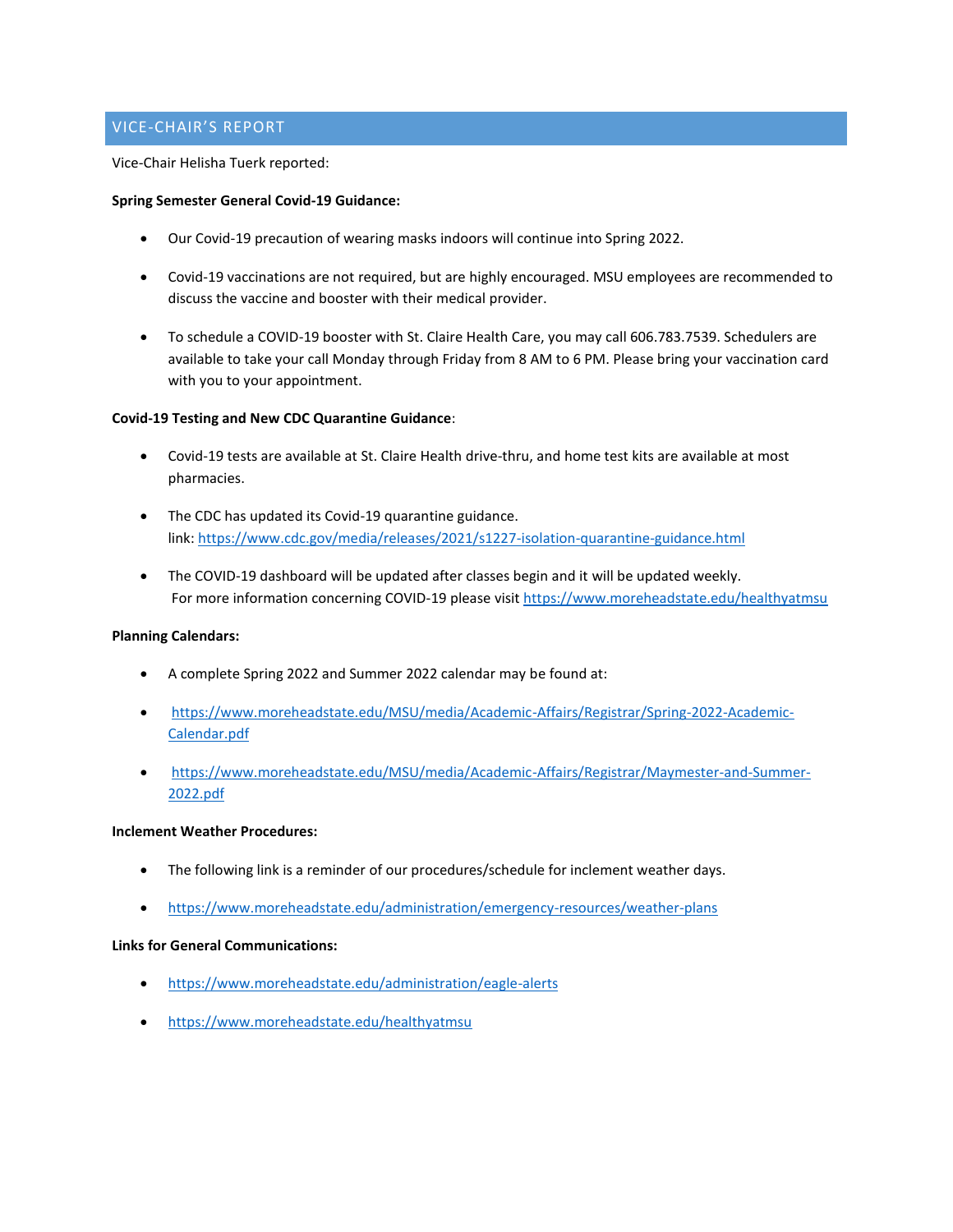# SECRETARY'S REPORT

Secretary/Treasurer Xavier Scott reported:

- **Supply Account Balance**: \$204.19
- **Expenditures**: None.

# STAFF SALUTES

#### MATTHEW HYDEN

"Matthew is always willing to help out his coworkers and colleagues to make sure that the Upward Bound Programs and TRIO programs have the resources and tools they need to be successful. He is a hard worker and we appreciate everything he does!"

- Submitted December 16, 2021.

COMMITTEE REPORTS

## BENEFITS & COMPENSATION:

B&C Chair Debbie Ellis was absent. No report provided.

## CREDENTIALS & ELECTIONS:

C&E Chair Toni Hobbs reported:

- C&E did not meet in January due to schedule conflicts.
- The next C&E meeting is on February 3<sup>rd</sup>.
	- o In this meeting, C&E will discuss timeline for elections and terms ending in 2022.

# STAFF ISSUES

Staff Issues Chair James Carver reported:

| <b>Comment/Concern</b>                                                                                                                                                                                                                                                                 | <b>Response</b>                  |
|----------------------------------------------------------------------------------------------------------------------------------------------------------------------------------------------------------------------------------------------------------------------------------------|----------------------------------|
| https://www.insidehighered.com/audio/2021/11/18/ep-68-4-<br>higher-ed%E2%80%99s-flexible-work-future This is really something<br>the university should take note of. Remote work worked out well<br>during the pandemic for most. Showing that it is a feasible option<br>and benefit. | Forward to HR for consideration  |
| It would be really helpful to receive a Holiday bonus. The bonus<br>stipends and salary increases are nice throughout the year and<br>much appreciated, but a holiday bonus would be nice as well. It<br>would be appreciated if MSU would consider these again.                       | Forward to MFT for consideration |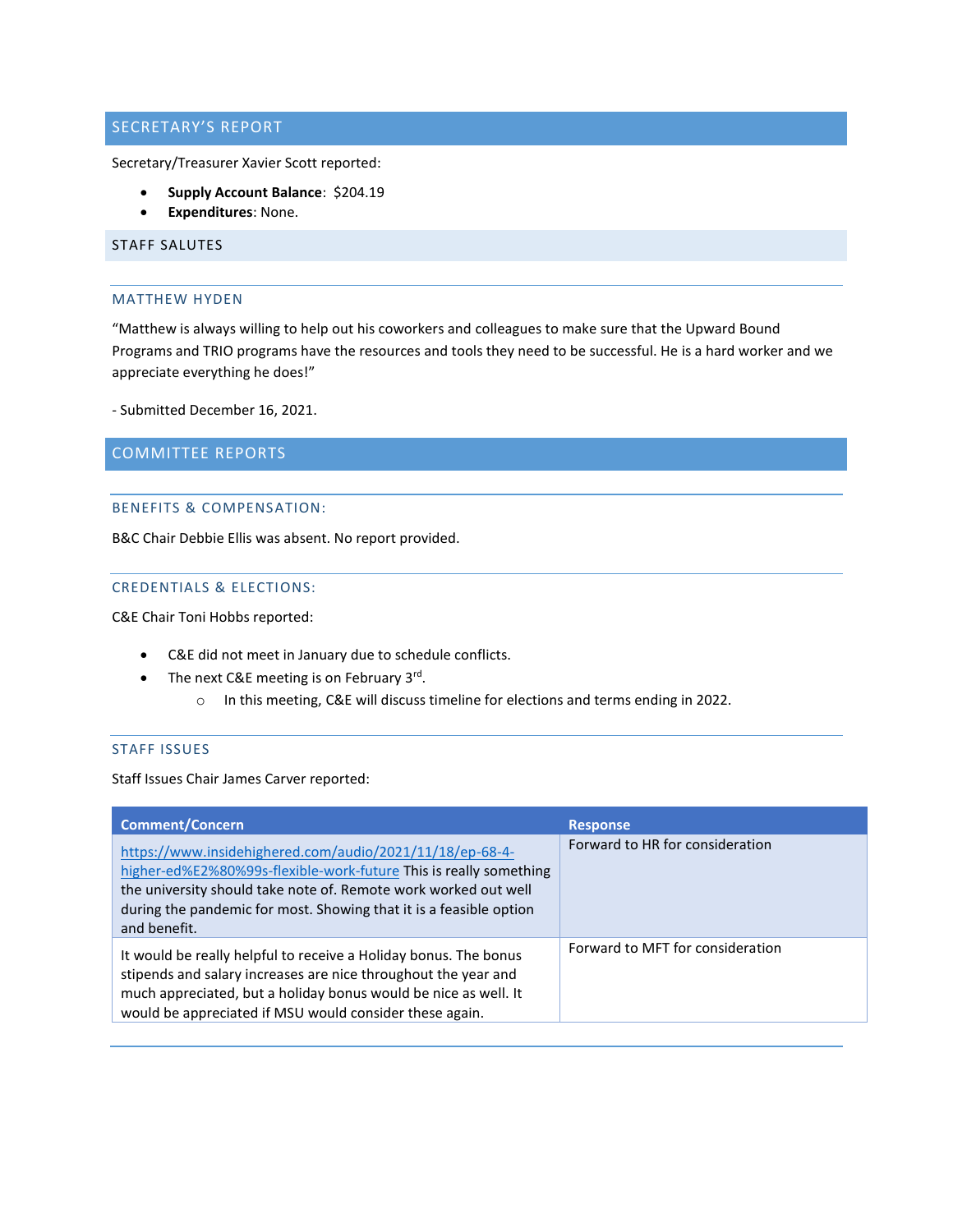# REGENT'S REPORT

**Reported by:** Dr. Joel Pace.

The Board of Regents:

- $\bullet$  Amended the 4<sup>th</sup> quarter budget.
- Approved the 2022-2024 budget.
- Extended the strategic plan through 2025.
- Approved employee compensation plan including a \$500 lump sum in February and again in May.

#### HUMAN RESOURCES REPORT

**Reported by:** Dr. Caroline Adkins was absent. No report provided.

# CABINET REPORT

**Reported by:** Mary Fister-Tucker

- Convocation is on Wednesday.
- Announced plans for Martin Luther King Day.
- During open enrollment, MSU employees were offered group unemployment insurance. Due to low participation, group pricing was not provided. HR will be reaching out to participating staff to transfer to an individual plan at individual rates.
- Th[e COVID resource page](https://www.moreheadstate.edu/healthyatmsu) is for MSU students only. Faculty and Staff should use the General Information [for Faculty & Staff](https://www.moreheadstate.edu/MSU/media/Environmental-Health-and-Safety/General-Information-for-Faculty-and-Staff-2021.pdf) link found on that page.
	- o Infected employees should notify their supervisor and their vice president.

### FACULTY SENATE REPORT

**Reported by:** Dr. Dirk Grupe was absent. No report provided.

## STUDENT GOVERNMENT ASSOCIATION REPORT

**Reported by:** The SGA representative was absent. No report provided.

# OLD BUSINESS

No old business to report.

# NEW BUSINESS

No new business to report.

## ANNOUNCEMENTS

Check<https://www.moreheadstate.edu/coronavirus> for updates on campus changes related to the Coronavirus.